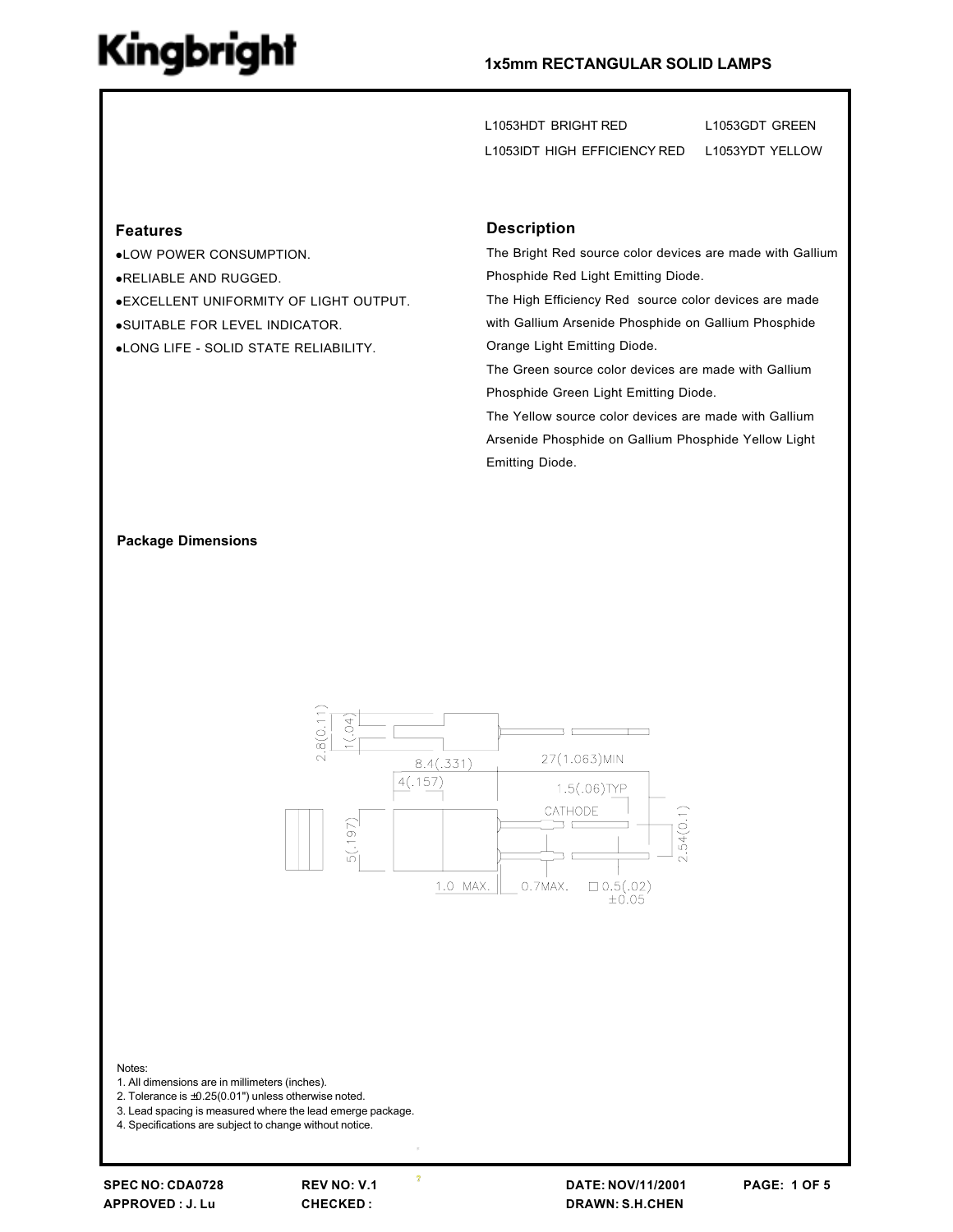| <b>Selection Guide</b> |                                 |                       |                       |      |                  |  |  |  |
|------------------------|---------------------------------|-----------------------|-----------------------|------|------------------|--|--|--|
| Part No.               | <b>Dice</b>                     | Lens Type             | $iv$ (mcd)<br>@ 10 mA |      | Viewing<br>Angle |  |  |  |
|                        |                                 |                       | Min.                  | Typ. | 201/2            |  |  |  |
| L1053HDT               | <b>BRIGHT RED (GaP)</b>         | <b>RED DIFFUSED</b>   | 0.5                   |      | $110^\circ$      |  |  |  |
| L1053IDT               | HIGH EFFICIENCY RED (GaAsP/GaP) | <b>RED DIFFUSED</b>   | 3                     | 8    | $110^\circ$      |  |  |  |
| L1053GDT               | GREEN (GaP)                     | <b>GREEN DIFFUSED</b> | 2                     | 5    | $110^\circ$      |  |  |  |
| L1053YDT               | YELLOW (GaAsP/GaP)              | YELLOW DIFFUSED       | 2                     | 5    | $110^\circ$      |  |  |  |

Note:

1. 01/2 is the angle from optical centerline where the luminous intensity is 1/2 the optical centerline value.

### Electrical / Optical Characteristics at TA=25°C

| Symbol               | Parameter               | <b>Device</b>                                               | Typ.                      | Max.                     | <b>Units</b> | <b>Test Conditions</b> |
|----------------------|-------------------------|-------------------------------------------------------------|---------------------------|--------------------------|--------------|------------------------|
| $\lambda$ peak       | Peak Wavelength         | <b>Bright Red</b><br>High Efficiency Red<br>Green<br>Yellow | 700<br>627<br>565<br>590  |                          | nm           | $IF = 20mA$            |
| λD                   | Dominate Wavelength     | <b>Bright Red</b><br>High Efficiency Red<br>Green<br>Yellow | 660<br>625<br>568<br>588  |                          | nm           | $IF = 20mA$            |
| $\Delta \lambda$ 1/2 | Spectral Line Halfwidth | <b>Bright Red</b><br>High Efficiency Red<br>Green<br>Yellow | 45<br>45<br>30<br>35      |                          | nm           | $IF = 20mA$            |
| C                    | Capacitance             | <b>Bright Red</b><br>High Efficiency Red<br>Green<br>Yellow | 40<br>15<br>15<br>20      |                          | pF           | $VF=0V; f=1MHz$        |
| $V_{F}$              | Forward Voltage         | <b>Bright Red</b><br>High Efficiency Red<br>Green<br>Yellow | 2.25<br>2.0<br>2.2<br>2.1 | 2.5<br>2.5<br>2.5<br>2.5 | V            | $IF = 20mA$            |
| k                    | <b>Reverse Current</b>  | All                                                         |                           | 10                       | uA           | $VR = 5V$              |

## Absolute Maximum Ratings at TA=25°C

| Parameter                     | <b>Bright Red</b>                  | <b>High Efficiency</b><br>Red | Green | Yellow | <b>Units</b> |
|-------------------------------|------------------------------------|-------------------------------|-------|--------|--------------|
| Power dissipation             | 120                                | 105                           | 105   | 105    | mW           |
| DC Forward Current            | 25                                 | 30                            | 25    | 30     | mA           |
| Peak Forward Current [1]      | 120                                | 160                           | 140   | 140    | mA           |
| Reverse Voltage               | 5                                  | 5                             | 5     | 5      | ν            |
| Operating/Storage Temperature | -40 $\degree$ C To +85 $\degree$ C |                               |       |        |              |
| Lead Solder Temperature [2]   | 260°C For 5 Seconds                |                               |       |        |              |

Notes:

1. 1/10 Duty Cycle, 0.1ms Pulse Width.

2. 4mm below package base.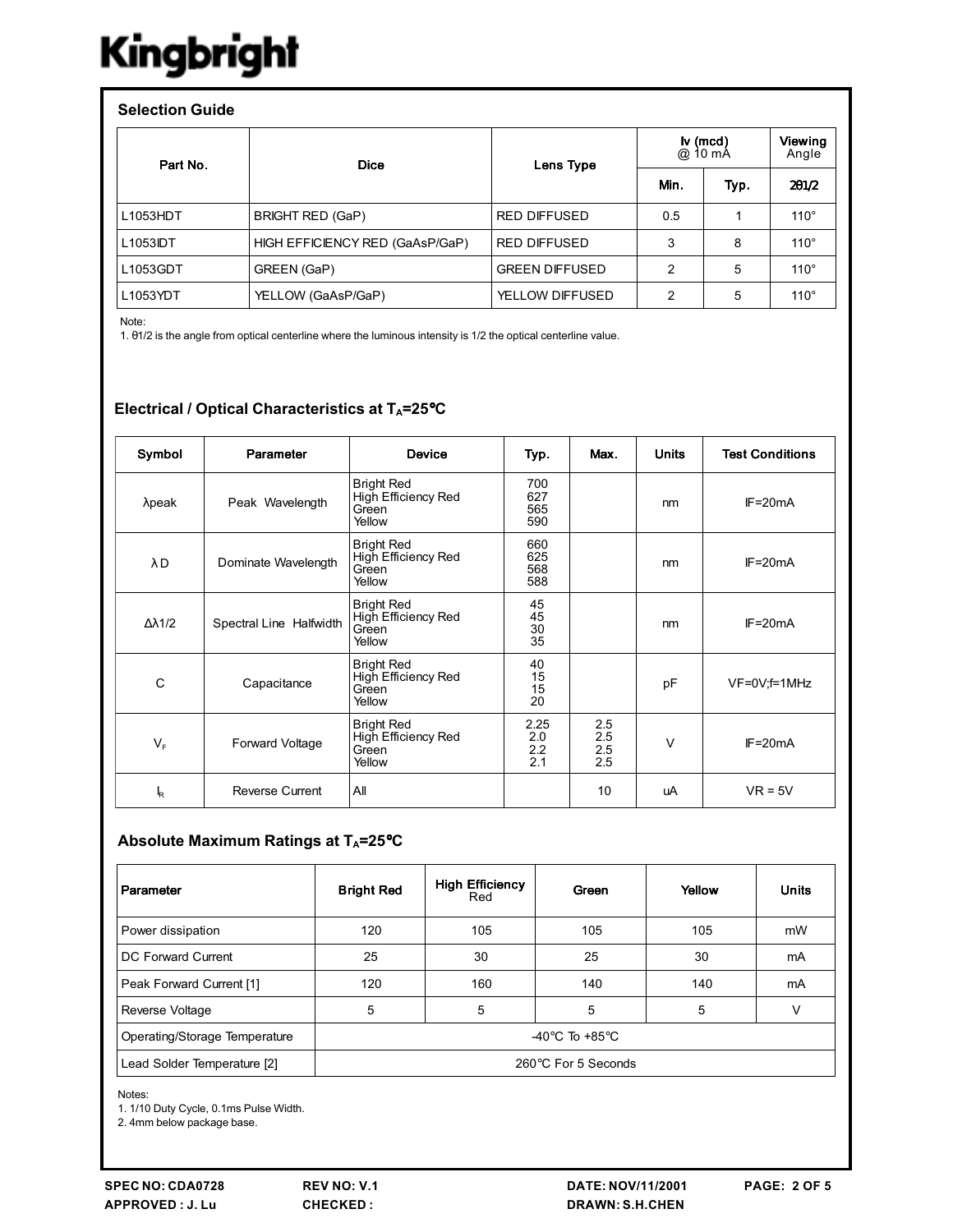

SPEC NO: CDA0728 APPROVED: J. Lu

REV NO: V.1 **CHECKED:** 

DATE: NOV/11/2001 **DRAWN: S.H.CHEN**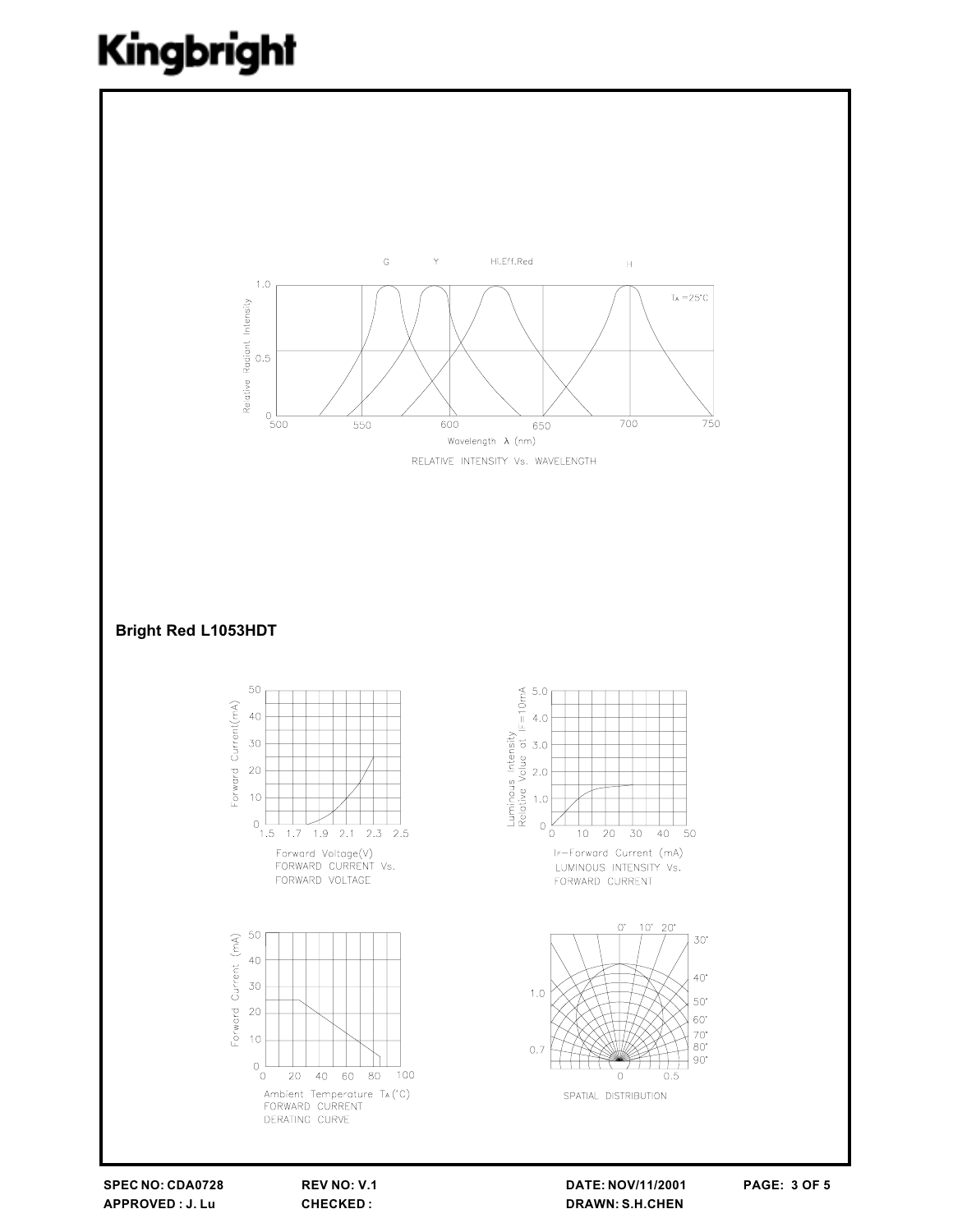

SPEC NO: CDA0728 APPROVED: J. Lu

REV NO: V.1 CHECKED:

DATE: NOV/11/2001 **DRAWN: S.H.CHEN**